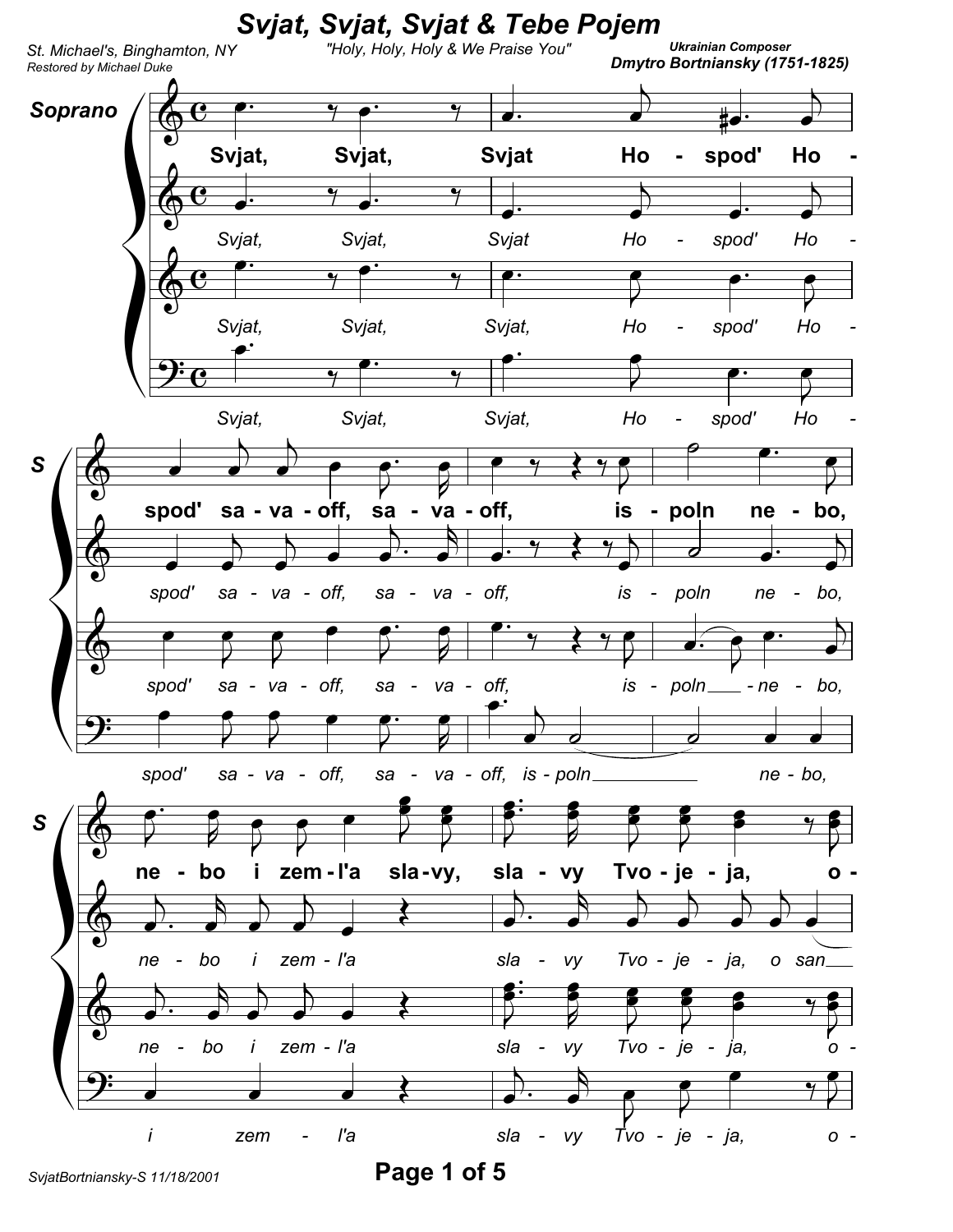St. Michael's, Binghamton, NY



Page 2 of 5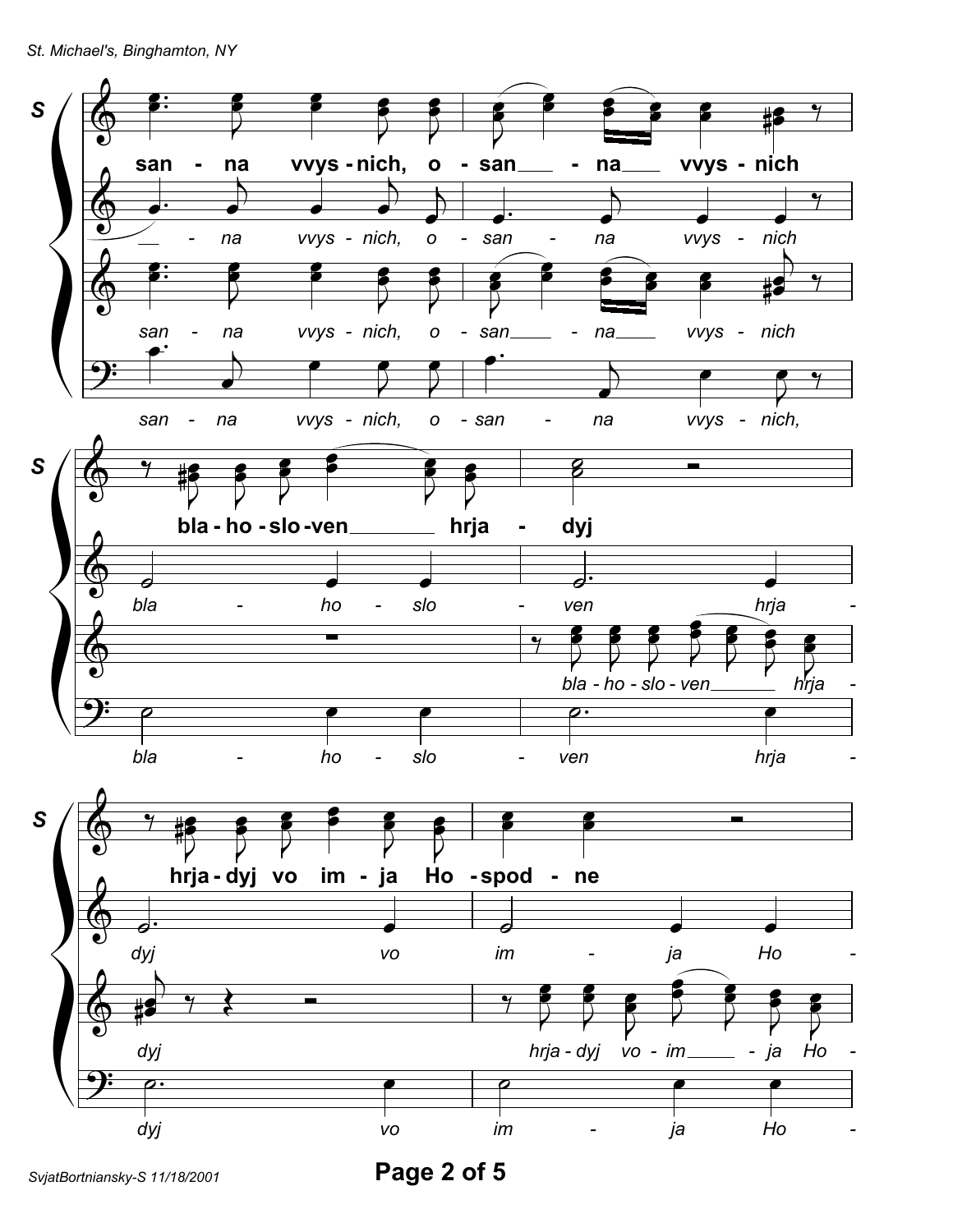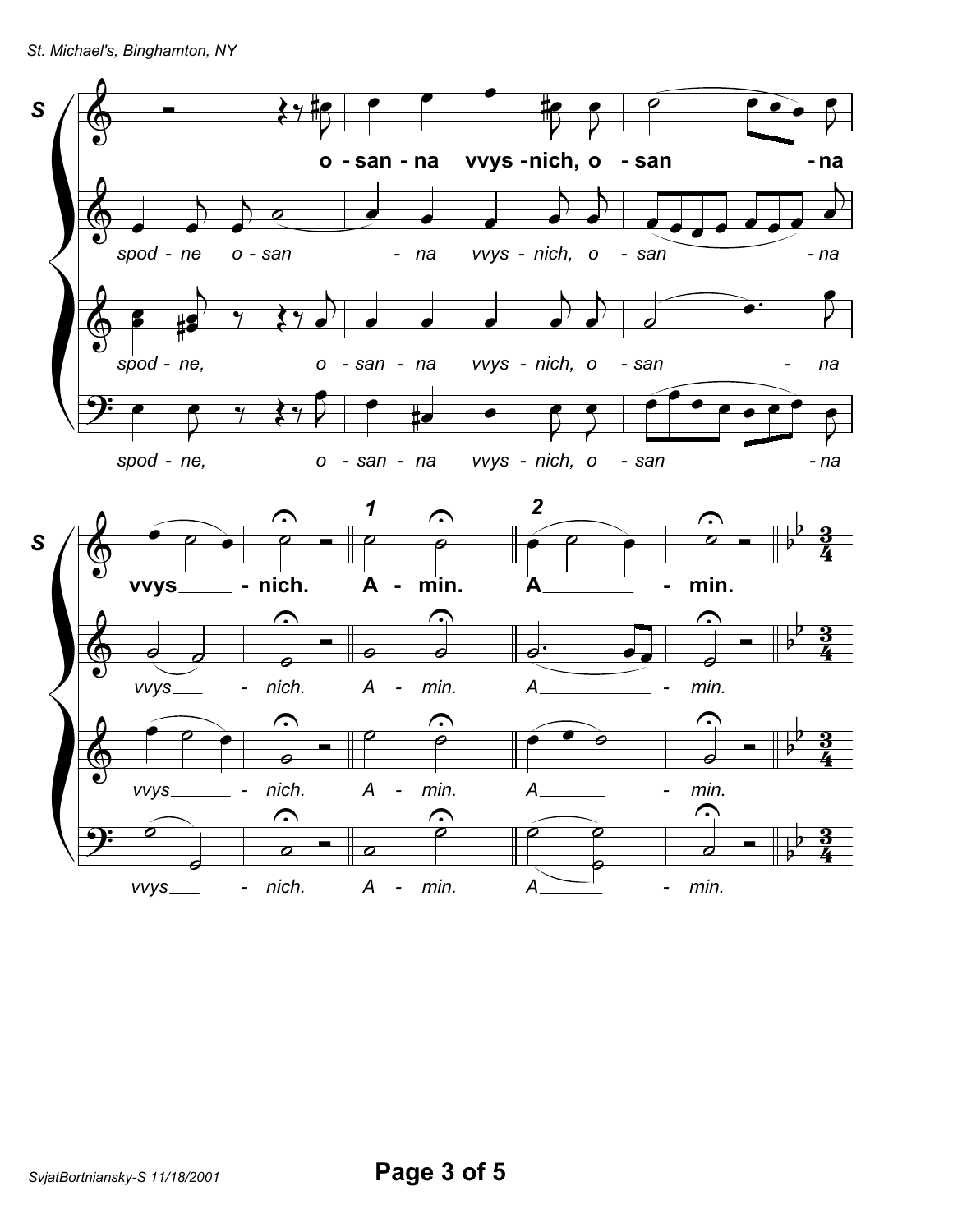

Page 4 of 5